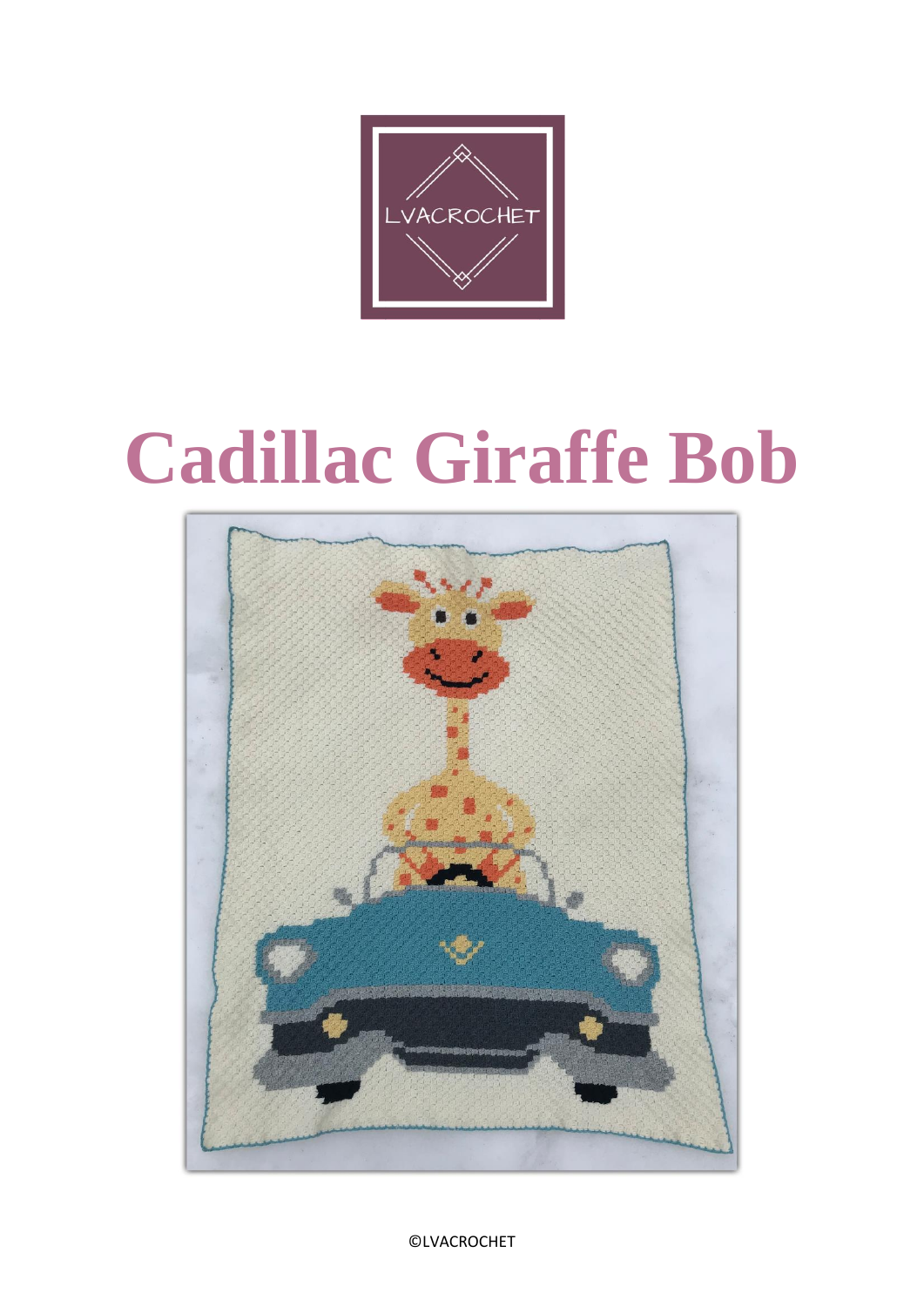#### **Garn/Yarn:** Drops Baby Merino **Virknål/Hook:** 3 mm

#### **Färger/Colors**

Off White (02) – 500 g Light Turquoise (10) – 100 g Yellow (04) – 100 g Light Grey  $(22) - 50$  g Dark Grey (20) – 50 g Brown  $(18) - 50$  g Orange (36) – 50 g Black  $(21) - 50$  g

#### **Storlek/Size**

Filten mäter ca 120x95 cm (100x80 rutor). Efter 8 varv mätte mitt arbete 10 cm på båda sidorna.

*The blanket measures 120x95 cm/ap. 47x37 in (100x80 squares). After crocheting 8 rows my work measured 10 cm along both sides.*

### **Virka C2C/How to C2C**

Du hittar en utförlig instruktion om hur man virkar i tekniken C2C på min hemsida [www.lvacrochet.se/patterns.](http://www.lvacrochet.se/patterns) Tryck på bilden bredvid rubriken C2C. Tveka inte att fråga mig ifall det uppstår fler frågor.

*You can find an instruction on how to crochet using the technique C2C at my website [www.lvacrochet.se/patterns](http://www.lvacrochet.se/patterns). Press the picture next to the header C2C. Don't hesitate to ask me if you have any questions.* 

## **Lycka till/Good luck**

# **www.lvacrochet.se**